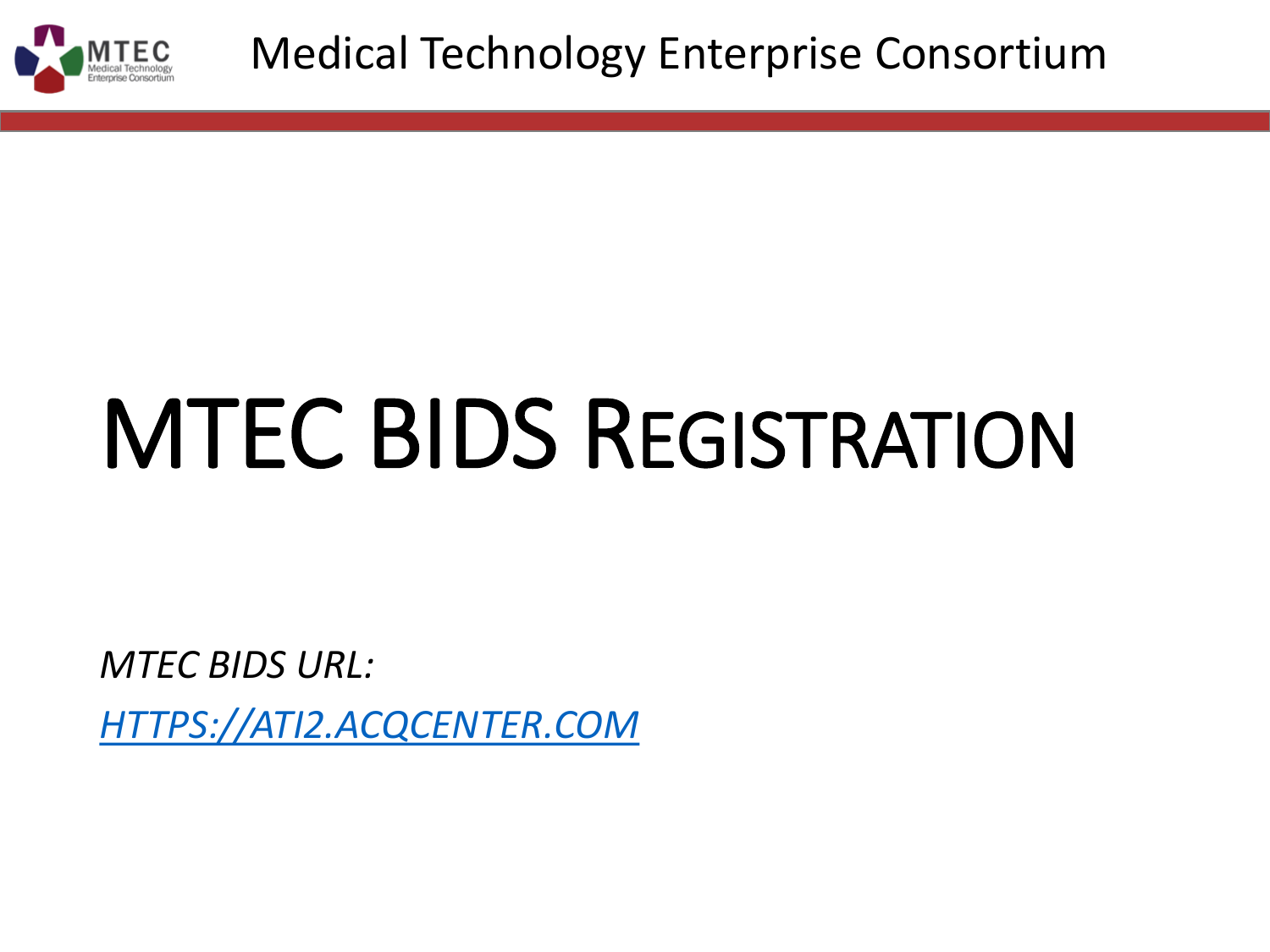

## BIDS New Registration

#### Navigate to the MTEC BIDS website and select "New Registration"

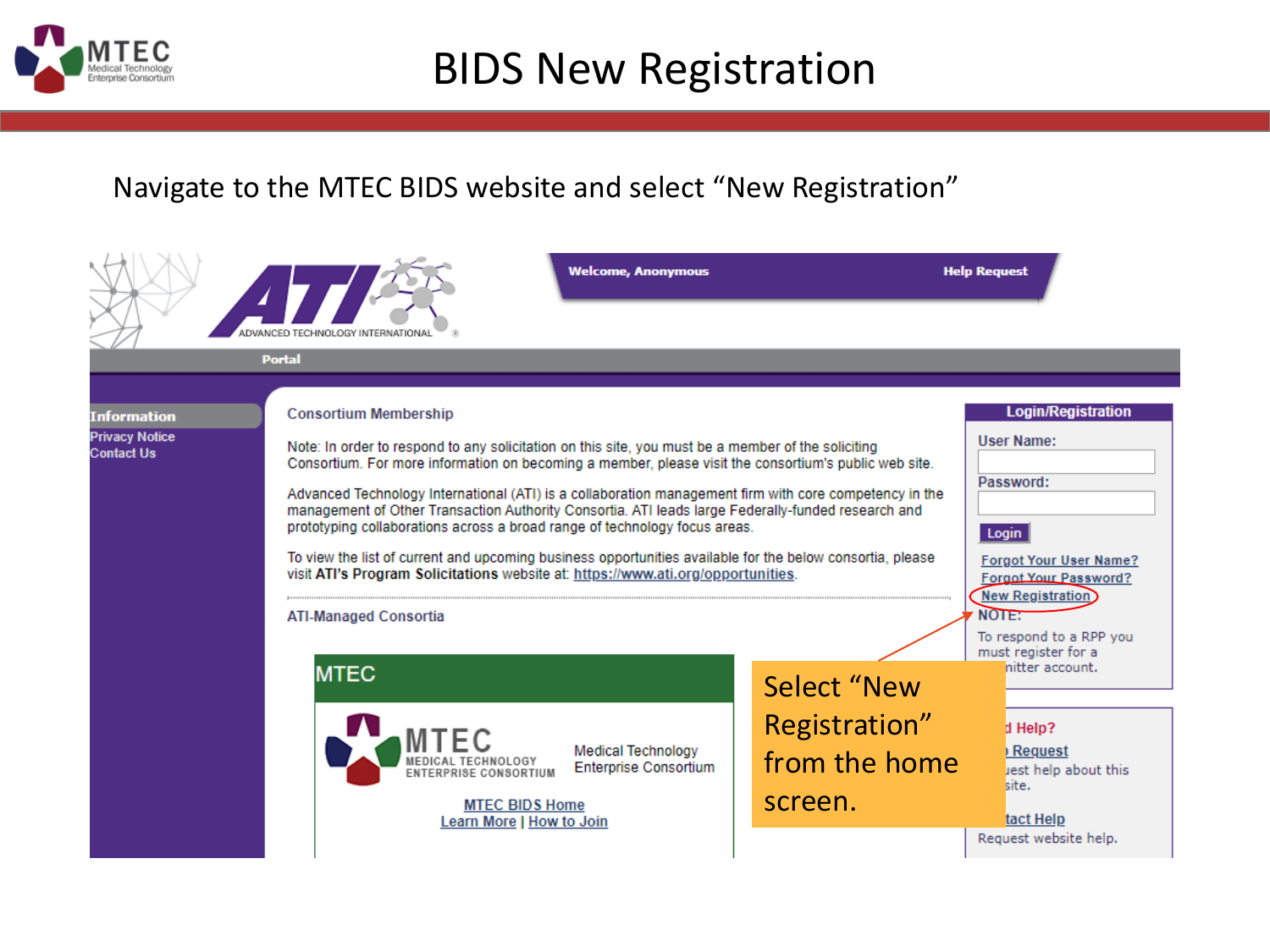

## BIDS New Registration

#### Select "Submitter"



SECURITY NOTICE: Unauthorized attempts to deny service, upload information, change information, or attempt to access a non-public site from this service are strictly prohibited and may be punishable under Title 18 of the U.S. Code to include the Computer Fraud and Abuse Act of 1986 and the National Information Infrastructure Protection Act.

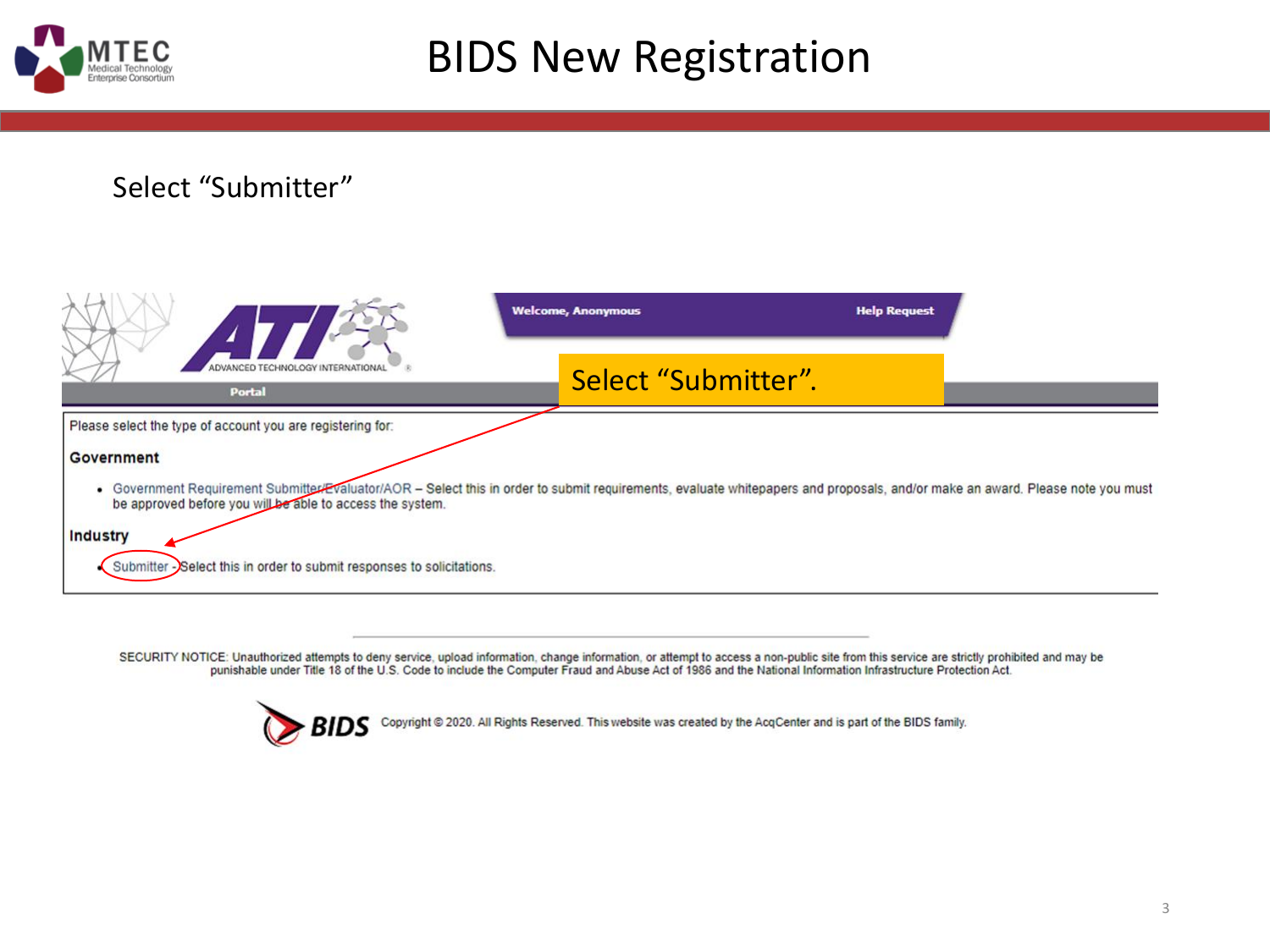

Complete the registration form. Be sure to select how you want to receive the dual factor verification code (SMS text message is recommended).

| Extn.<br><b>Fax Number:</b>               | How to receive dual<br>factor authentication.                                                                                                                                                                                 |
|-------------------------------------------|-------------------------------------------------------------------------------------------------------------------------------------------------------------------------------------------------------------------------------|
| * Email Address:<br>* Email Confirmation: |                                                                                                                                                                                                                               |
| * Contractor Status:                      |                                                                                                                                                                                                                               |
| <b>Cell Number:</b>                       | Enter a cell number in order to be able to receive passcodes via SMS. Enter exactly 10 digits without any punctuation.                                                                                                        |
| <b>Preferred Code Delivery Method:</b>    | Select your preferred method for receiving two-factor passcodes. If you select SMS, you must enter a cell number. You will still have the<br>selecting either when logging in.<br>$\circ$ SMS (Text)<br>$\circledcirc$ E-Mail |
| Website:                                  | http://                                                                                                                                                                                                                       |
| * Programs Requested:                     | What area do you belong to? Please select all that apply:<br>$\square$ MTEC                                                                                                                                                   |

| ubmit Registration | Select "Submit Registration" to                                                                                                                                                             |  |
|--------------------|---------------------------------------------------------------------------------------------------------------------------------------------------------------------------------------------|--|
|                    | complete BIDS registration.                                                                                                                                                                 |  |
|                    | SECURITY NOTICE: Unauthorized attempts to deny service, upload information, change information, or attempt to access a non-public site from this service are strictly prohibited and may be |  |

p under Title 18 of the U.S. Code to include the Computer Fraud and Abuse Act of 1986 and the National Information Infrastructure Protection Act.